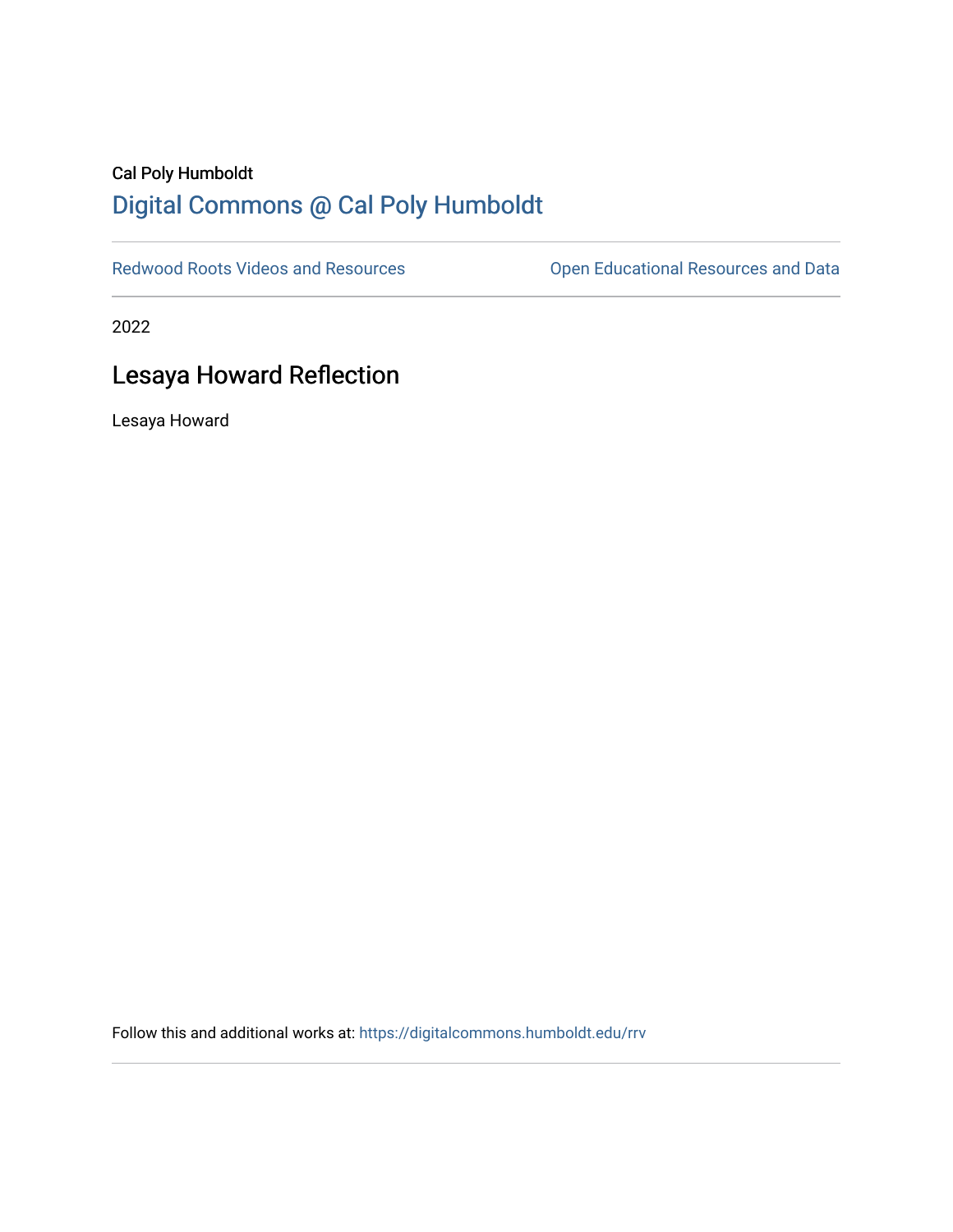Lesaya A. Howard April 29, 2021 LSEE 333

This semester I taught a fifth grade class of twenty six students, there are 12 girls and 14 boys. The majority of my students are Mexican American but I also have one Chinese student, one Russian student, and two Vietnamese students. All of my students except 10 speak another language other than English, for many of them English is their second language. My school has a population of 500 students so it's a moderately small school. It's in a small town settled in a very tourist part of northern California. My school has had a history of struggling to accommodate students who come from different backgrounds and cultures. Now, that more students from different backgrounds are coming to the school and area, there is a need for changes and accommodation which is why I chose to work at this school. After reading *Educating Emergent Bilinguals, Ofelia Garcia and Jo Anne Klefigen,* I realized how important it is to create a classroom environment that promotes social justice and human rights, have creative and challenging curriculum, and have a pedagogy that is collaborative and transformative. When setting up my classroom, I wanted to make sure that I had pictures, words, colors, and objects that created a positive and inclusive environment for all of my students. Being culturally responsive was high on my list of priorities. During the first week of school I opened my doors to my students and their families. I know how important and involved my family was in my schooling and I wanted that for my students as well. I decided to have a parent and family night where families were welcomed into my classroom to participate in fun activities and really get to know each other. I wanted them to feel comfortable asking me questions and being proactive in their child's education.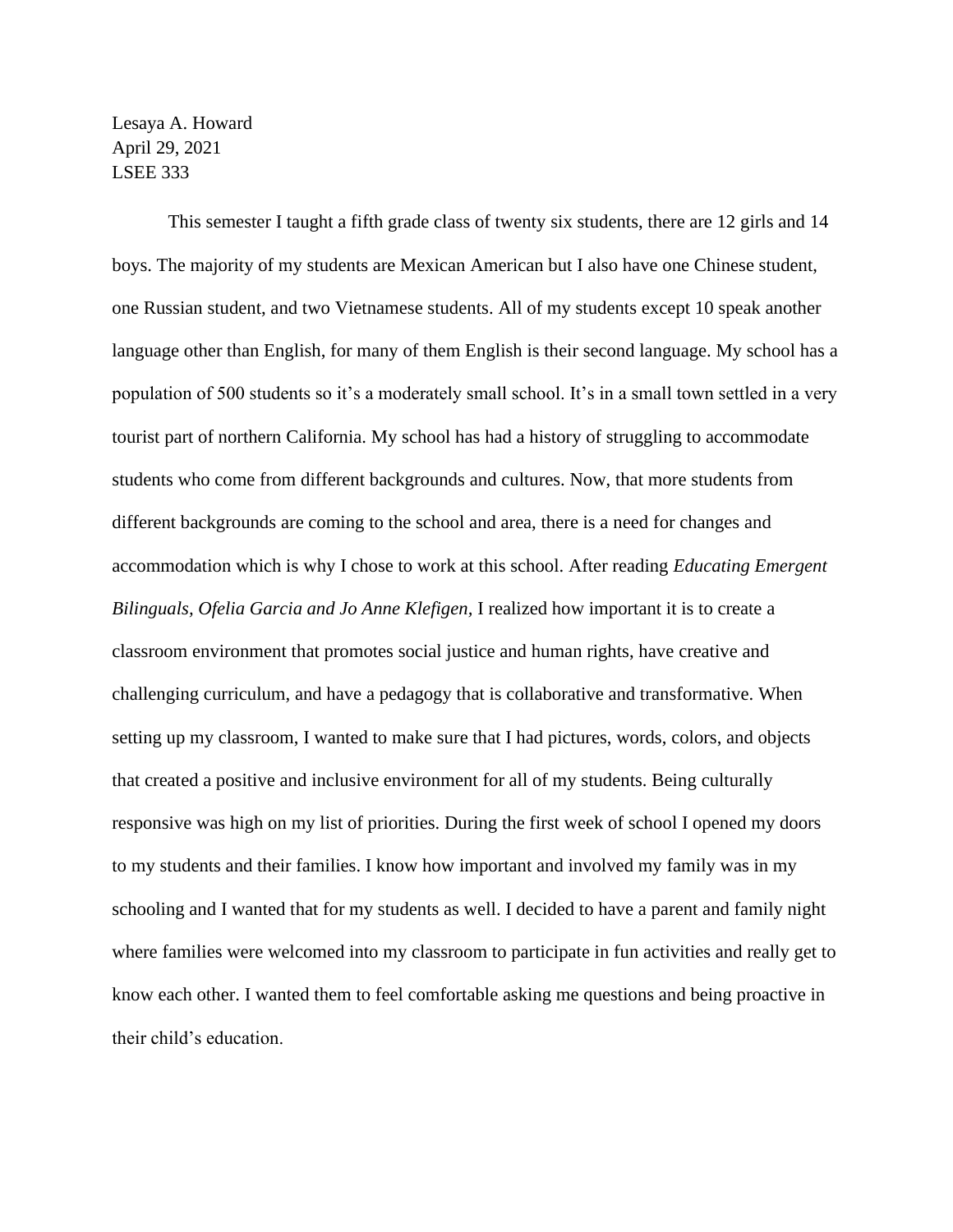According to the department of education, there are a total of 3, 648,211 Hispanic emergent bilinguals in public schools that's a total of 78.14%. I knew that this was a statistic and fact I could not ignore and let slide. I needed to figure out what I needed to do in order to create lessons and curriculum that would benefit not just my English speaking students but also my emergent bilinguals. About 85% of emergent bilinguals students are able to communicate orally in English, but have difficulty using English for literacy and for completing academic tasks. Having this information in mind, I made sure that I had my handouts and whatever tasks were given, in different languages that the students spoke. I wasn't discouraging the learning of English but I wanted my students to know that their language is also valued in my classroom and they shouldn't be ashamed of that. Having a culturally sustaining pedagogy is very important to me and how I teach. Jeff Zwiers, the author of *Building Academic Language; Essential Practices for Content Classrooms,* highlights the importance of acknowledging cultural and linguistic differences. Some teachers may have a class discussion about the latest baseball game, movie, or song on the radio. All of these topics seem harmless and fun, but only for students who are immersed in the mainstream culture. There is a mainstream school system that I think isn't always acknowledged by many teachers because we take it for granted. If we have those kinds of topics and discussion in the classroom without any others, we are possibly excluding our other students who aren't familiar with those topics. Each morning I decided to have those warm up discussions where students are allowed to talk about anything going on in their lives or something fun that has happened to them the day before. This student lead discussion opens up more space and comfortability for my emergent bilingual students who may feel excluded from the western culture topics.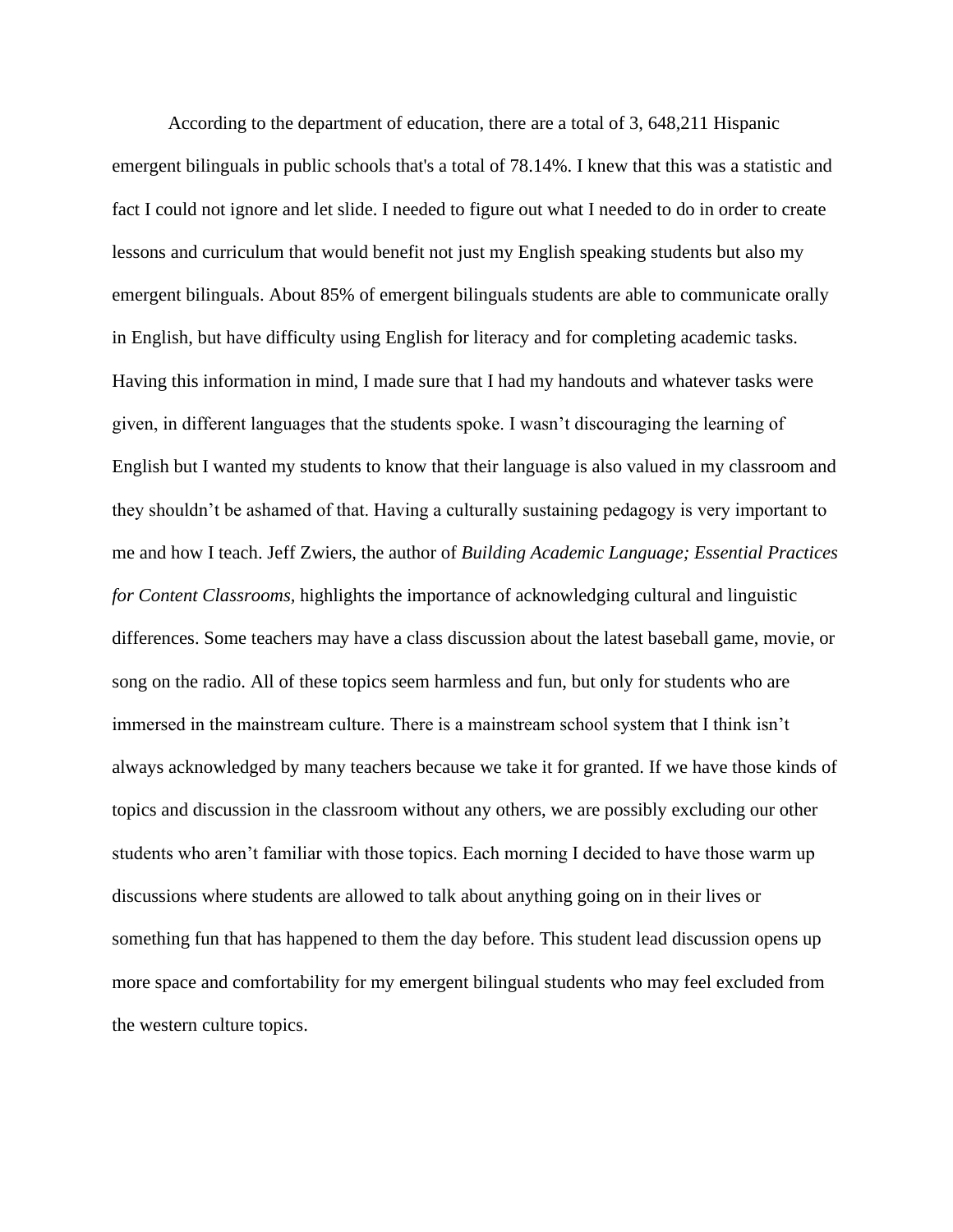At one point in the semester I had another parent family night and we had some of the most wonderful discussions. I had each person who wanted to participate, draw a picture of their childhood home. I decided to use this topic because it was a great way for families to relate and draw upon each other's experiences and memories. It also gave the students an opportunity to get to know their parents and families better and have a sense of pride in their culture and where they came from. Again, I wanted my students to embrace their culture and languages. Their language is a strength and not a weakness, I want to draw on my students' strengths and what they can do, not what they can't do. There are a lot of educational programs for emergent bilinguals referred to as submersion or sink-or-swim programs that schools and educators provide. But there are problems that come with these programs, they neither provide alternative education services or use students' home languages to teach them. While there are wonderful opportunities and programs for students, I wanted to do the best I could while they were in my classroom. That started with my curriculum, I made sure to include scaffolding like; contextualization through body language, gestures, manipulatives, realia, technology, word walls, and graphic organizers. I also wanted to make my students' home language a part of our curriculum and classroom. Myself and other students got to learn new words and conversations in different languages, which the students really enjoyed.

Lastly, towards the end of the school year I had another parent family night where I told the parents how much amazing progress their children had made this semester and my hopes for them moving forward. The parents really appreciated me taking the time throughout the semester to make sure they were involved and that their voices were heard. By doing this I hoped to instill continued engagement from the parents in their children's education. During this last parent family night, we wrote poems. The prompt for these poems was the idea of the word 'famous.'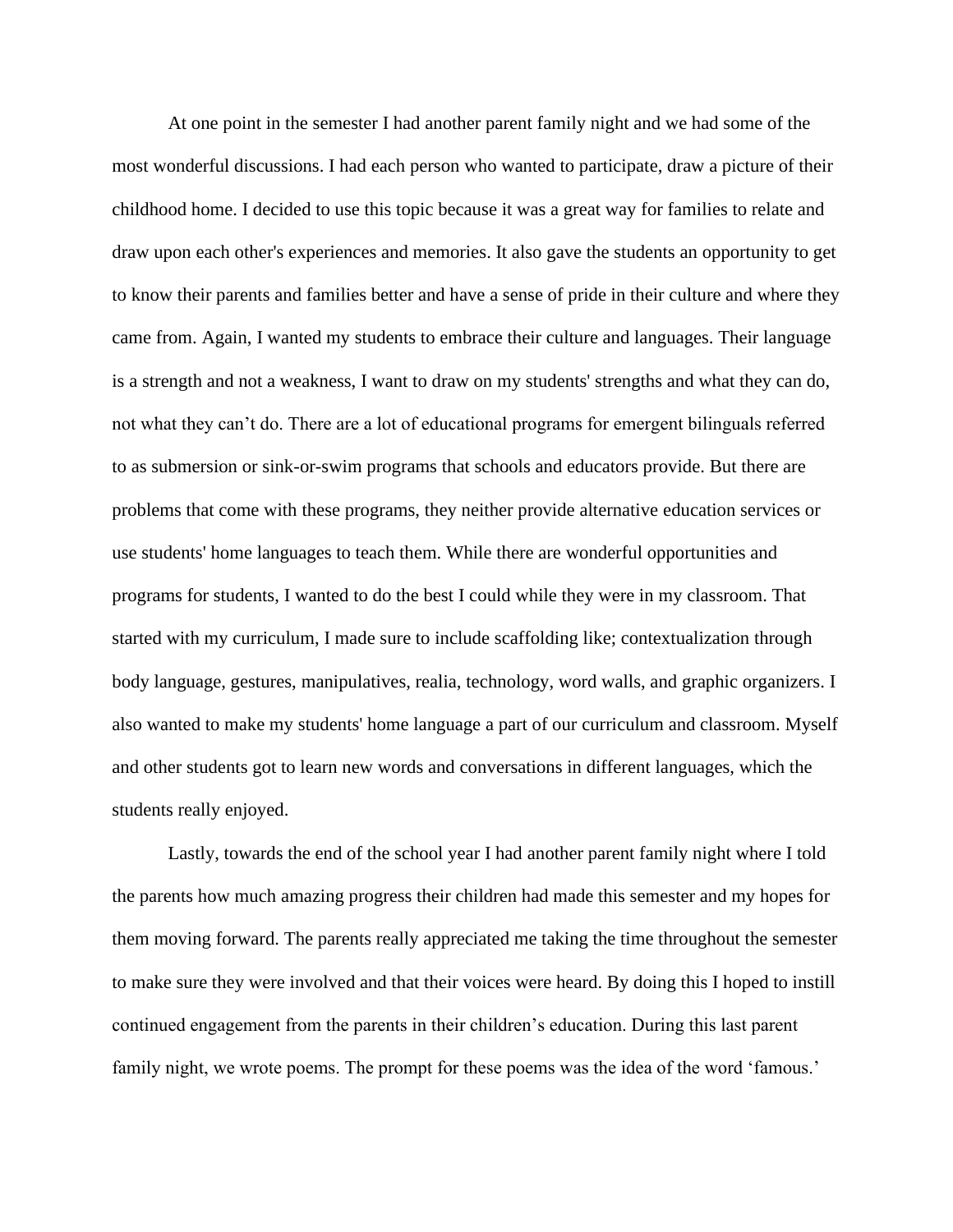What does it mean to be famous? Money? Popularity? Notoriety? Parents and students were able to reflect on this and create their own poem from the examples I provided. It was very interesting because many parents showed discomfort and uneasiness because they felt they weren't good enough or capable of writing a 'good' poem. This translated into the children encouraging their parents to write and share their thoughts, it was a beautiful sight. After sharing their poems, there was a commonality amongst us all in our morals, beliefs, and perspectives. It united our class and group that had people from all ages, nationalities, ethnicities, and languages together.

I had a wonderful time this past semester, I am grateful for being able to witness my students' 'lightbulb' moments and overcoming adversity with resilience. The beginning of the semester was hard, seeing my emergent bilingual students doubt themselves and shy away from participating in class. But as time went on and I modeled what my expectations were, they started to come out of their shells and blossom right before my eyes. If there was one thing I could go back and change, it would be to do more research on my students' struggles and backgrounds. I am happy I encouraged parent participation but it would have helped to understand why my students are the way they are and so forth. I would also like to get my students more involved in the community. I think it's wonderful that we created a great school and class community but I would have liked to take it a step further and reach out to our community members and get the students involved in some way. The best way for students to gain knowledge and promote advocacy and social justice is to get them involved in the issues in the community and help in whatever way we can. My experience teaching this semester is one I will never forget, and will cherish for the years to come.